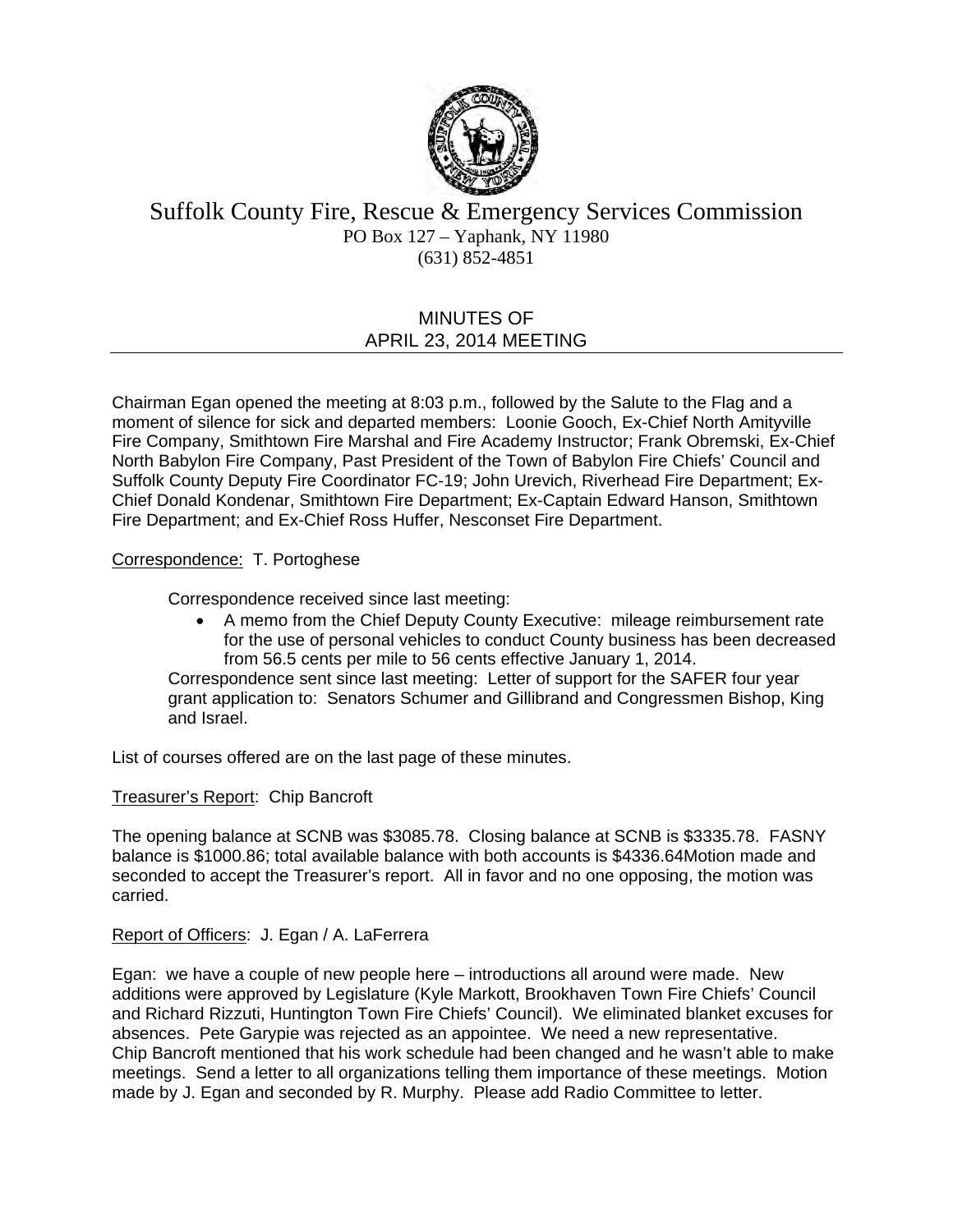Commissioner's Report: J. Williams

- To clarify attendance, first red flag goes up when Terry submits attendance with resolution for those being re-nominated.
- We sent letters out but were not awarded new SAFER grant. It runs out next week and we are putting an appeal in but no decision has ever been reversed. No funding for Fall semester. All in program have received a letter. We are out of SAFER grant funding for at least the next year. Advised students that they can apply to FASNY for funding. We have spoken to congressional and SAFER people but money is getting tight. Our history is that we got one grant, then denied, then approved. Need to let your people know until at least Fall of 2015, we have no funding. County was funding the EMS side. There is some money left in grant that we will use.
- FRES finally got new vehicles in; capital projects will come up later.
- VEEB contract I feel confident that we will have a contract shortly. I think we will walk away happy.

 Jay is at meeting at Town of Babylon due to a USCG presence. CG is not looking to patrol water but they have said the federal standard of SAR is that FDs or PD has a boat, they follow those guidelines. FD is in charge of firefighting; PD is in charge of crime scene; CG is in charge of the water. N. Brookhaven's issue is that they don't get the call. (PD issue).

Deputy Commissioner's Report: J. Jordan (absent)

No report.

Fire Marshal's Report: E. Springer (absent)

No report.

Fire Academy: E. Johnston

- Issues with buildings repaired, a lot of repairs have been done and moving in the right direction.
- FF1 only one failure and grades are very high.
- Babylon Chiefs wants to dedicate the F room to Lonnie Gooch.
- Haz Mat on-line refresher meeting in Hauppauge in May. Hope to have it going in the summer.
- Had 281 fire police people in refresher class which is a new record.

J. Egan: There is no representative here tonight from the VEEB Board. This Commission is part of Joint Council and VEEB said we can go to any meeting.

Joint Council was given task to interview candidates; name picked and selected by Vollies and supported by Joint Council. VEEB did not choose candidate selected. It is the Vollies fight and Joint Council will support the Vollies, not for the individual but for the principal.

The person picked by VEEB, his department is not part of Vollies and has never gone to a meeting. There was an ad in Fire News regarding this issue.

E. Johnston – you will see a change in the VEEB.

R. Murphy – Jerry Owenburg got a letter telling him that he can go to next meeting. There was a vote that no representative from the Vollies will attend meeting. No representative from VEEB has attended a Vollies meeting since July 2013. We have to go to them. Selection process was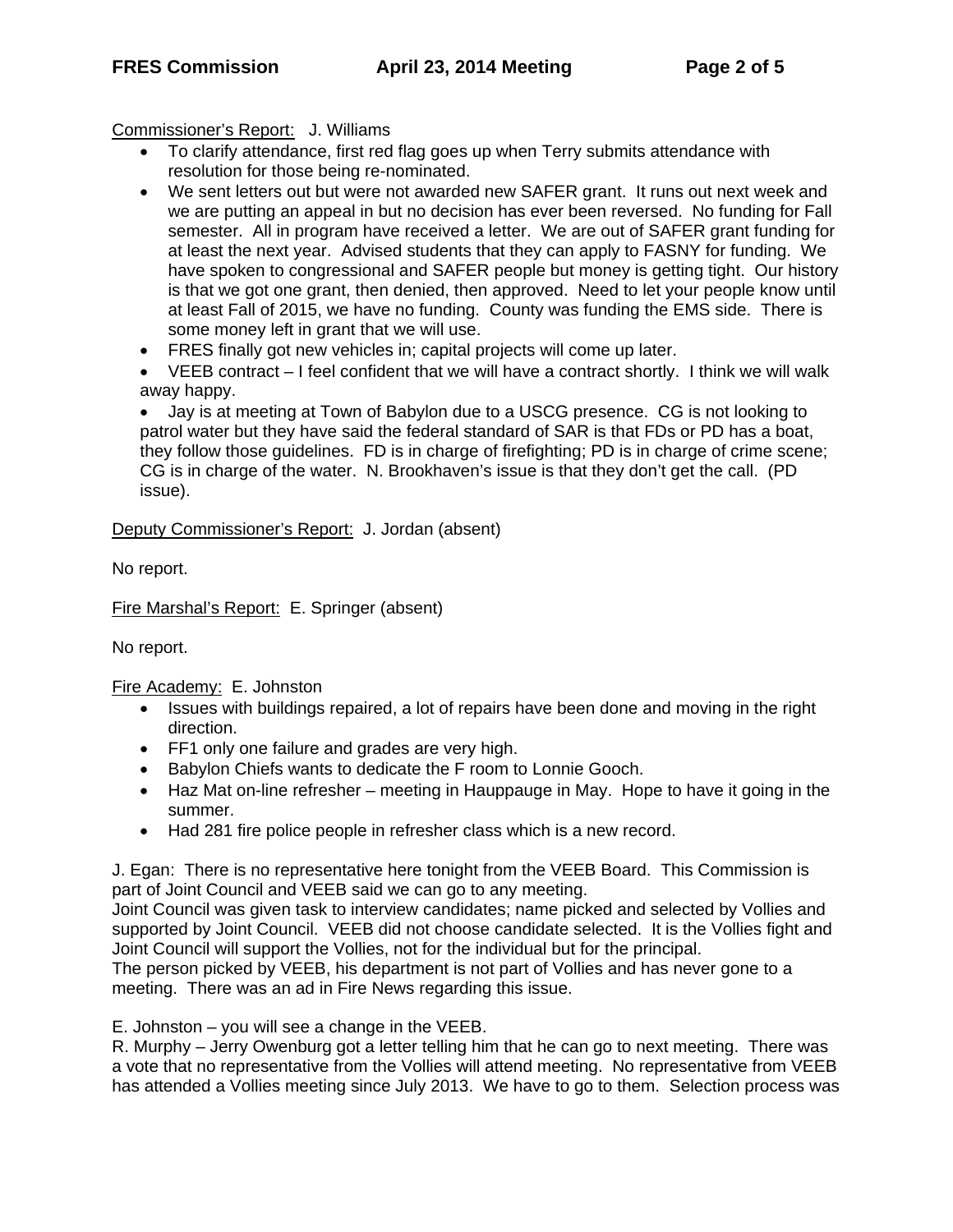a slap in the face. We will pursue Legislative support not to approve VEEB candidate. A slide was given to Bob Holley to advertise for Firefighter of the Year.

N. Reilly – should set up a regional center for fire police refresher. There will be one in Riverhead.

SCPD – Special Patrol Bureau: Capt. J. Blosser

- The twin engine 145 is out of service for an inspection; should be back by Memorial Day.
- Capital budget hoping our new helicopter gets consideration this year. Will be going to townships.
- Statement at Public Safety want detectives to go to Arson calls, not just a firefighter.
- New helicopter is subsequent year. The longer we wait, the more expensive it will be and the less likely it is that we will have a new helicopter.

D. Silverman – is there anything we can do to help. We can send a letter, but I don't feel it's very helpful (J. Egan).

Blosser – this would be a good year to get a new one because it would be an older model and more affordable.

EMS: M. Masterton

- Many agencies already have narcotic licenses. There are only a few agencies that haven't started the process and don't have narcotics. 93% of ALS agencies either have it or are in the process of getting it.
- Many classes going on
- Citizen Narcan regular citizens are getting training.
- Active Shooter classes are continuing.
- CPR 681 people trained in 2 months. Those numbers are growing.

CFR discussion ensued.

Budget Committee: D. Silverman

 Met tonight; we did very well with Capital Programs: CAD system update; vehicle replacement; improvements to Fire Academy and EOC back-up center.

Joel - This was the largest capital budget that made it past the CE's office in the past 10 years. Majority of capital projects have been funded as submitted.

Bologna motioned that capital projects letter be sent, D. Silverman seconded; motion carried.

Arson Task Force: T. Crafts

No meeting; no report.

Combined Radio Committee: N. Reilly, Jr.

Some money for infrastructure. Spoke about back-up radio room with a lot of good discussion. Next meeting is June  $11^{th}$  at 7:30pm.

G. Miniutti: We will be exercising back-up center so we will be out of Coram.

There was a press event over expansion of digital 800. Within next couple of years should get system up and running.

Whole system needs to be refreshed.

Discussion ensued regarding Huntington Town and radio systems.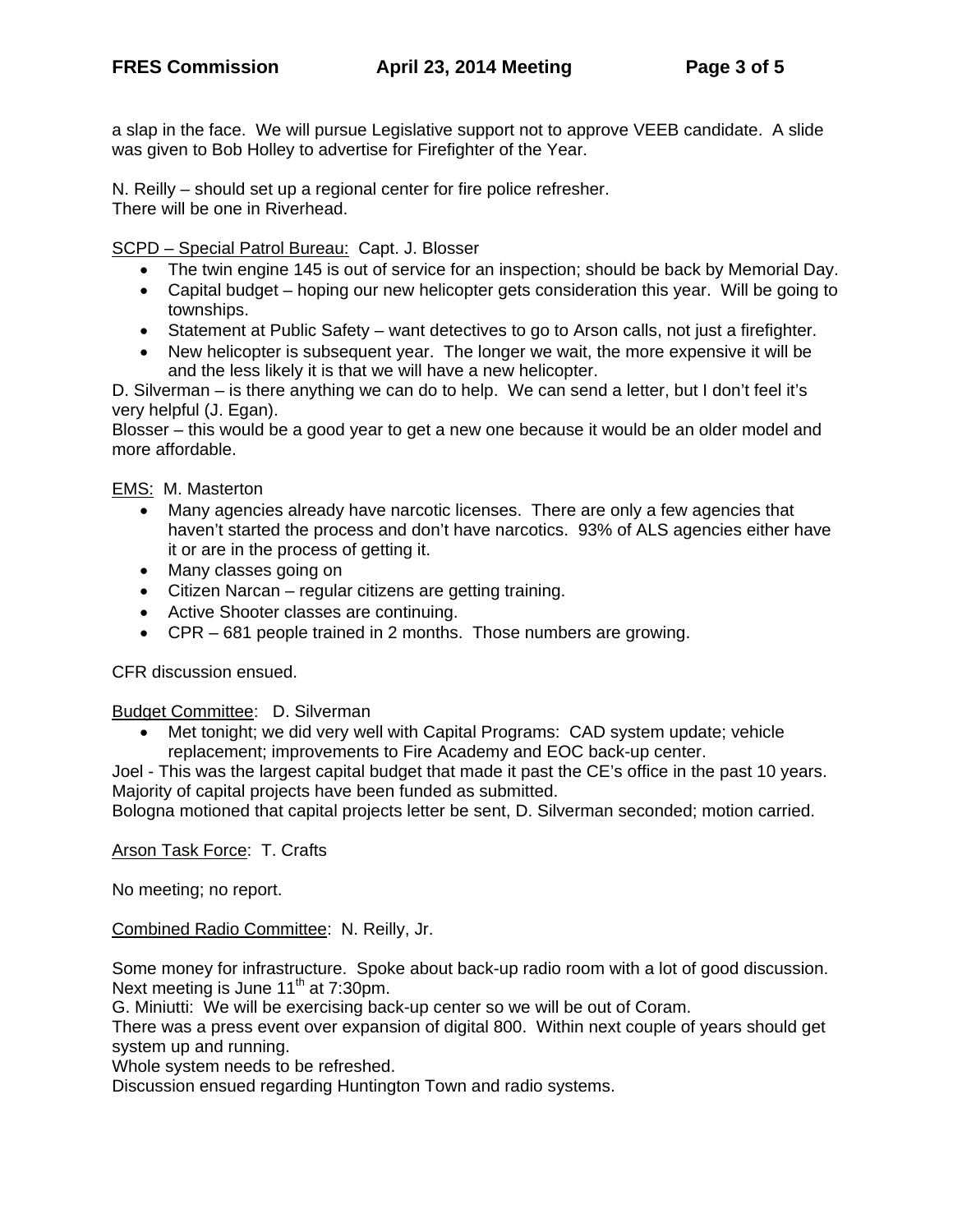### Buildings & Grounds: E. Tully

Haven't been over grounds but at budget meeting we were told that improvements have been made. Would like to get group together for next month (May) at 6:30pm.

Legislation & Standards: E. Tully

Election year this year; governor signed low-sap. Will pay federal tax on low-sap. Take 10% out right away.

Islip Town Districts can't get peace officer status for Fore Marshals, so it was recommended that we try to get a law passed that FMs become peace officers.

Codes & Prevention: V. Bologna

SCFM appointed a new alternate – Don Lynch. Using 2006 code. Residential sprinklers

EMS & REMSCO: A. LaFerrera

Missed meeting due to an emergency Board meeting. Still looking for people for seats.

#### **Burn Center:**

We have to put it out there that we need a representative for the Burn Center. We will discuss further.

Recruitment & Retention: R. Murphy

- Commissioner covered most under his report with SAFER grant. Commercials, etc. were from that grant. If anyone needs anything we can still support that.
- Next meeting is in May.
- Can we get more signs? (Egan) we are looking at OFPC's grant program, maybe that's something that this project can fall under.
	- EMS does not fall under FASNY's grant program.

(Williams): Why hasn't EMS community put pressure on those that have authority to give funding?

Old Business:

Nothing.

New Business:

Motion: R. Murphy reimbursement for shirts; E. Tully seconded; motion carried.

Public Comment:

Working all next week on capital projects.